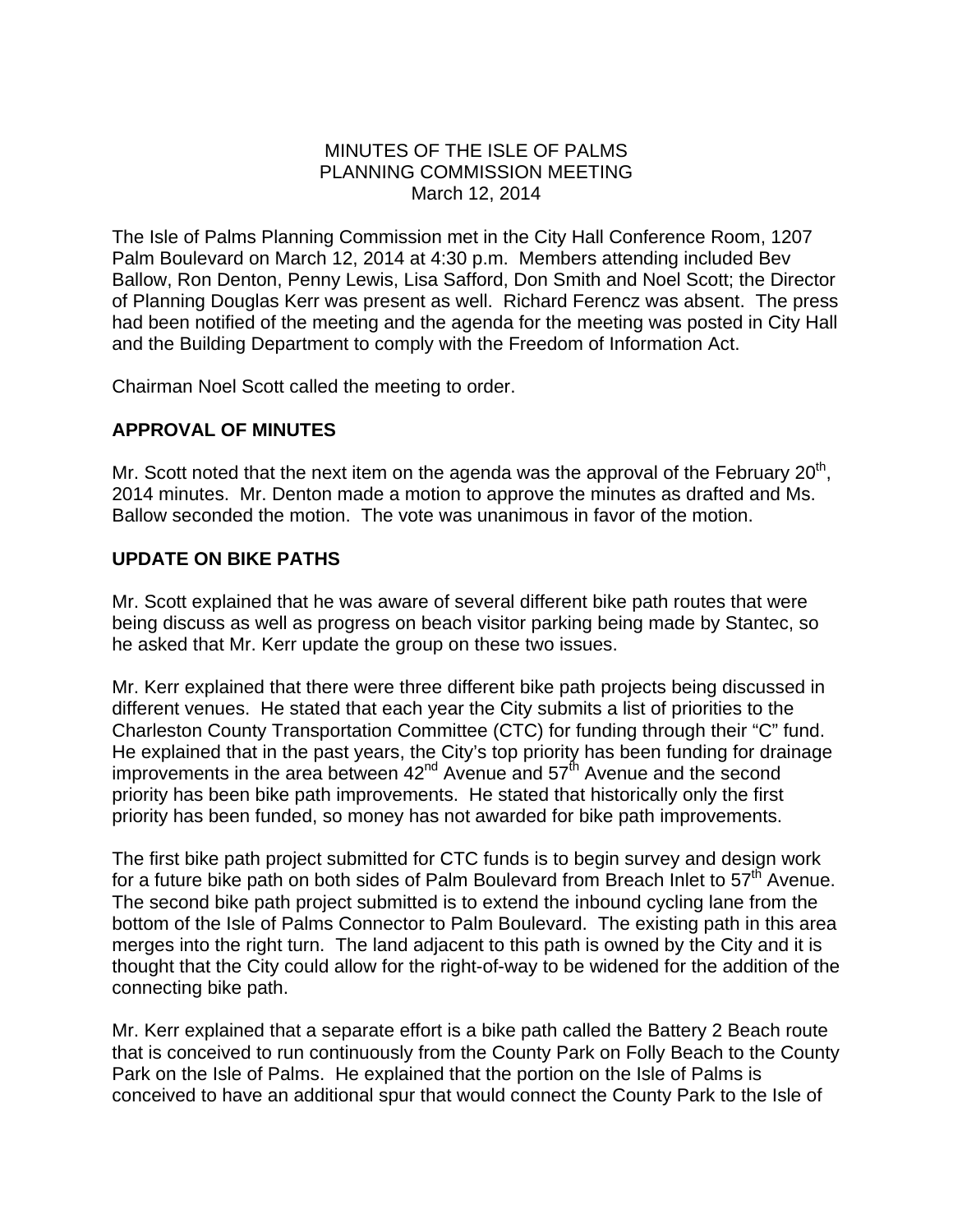Planning Commission Minutes March 12, 2014 Page 2

Palms Marina via Waterway Boulevard. He stated that the inbound path would go from the Breach Inlet Bridge onto Ocean Boulevard and to the County Park and the outbound traffic would use the existing bike path on Palm Boulevard.

He explained that currently there is not an identified source of funding for these paths, but that the effort was to identify where the route should be and find funding sources as it becomes available through road widening and other projects.

The group generally discussed how improving paths for cyclist would ultimately improve congestion for vehicles and potentially could improve some of the beach parking issues.

## **UPDATE ON BEACH VISITOR PARKING**

Mr. Kerr explained that the City had entered into an agreement with Stantec to work on several items including developing a parking permit implementation plan, an on-street parking review and field verification.

He showed the Commission a draft illustration that would be the basis for the on-street parking analysis and explained that Stantec was developing a map that will show the amount of area available to parking given the right-of-way widths, pavement widths and encroachments. Additionally, he explained that Stantec would be working this summer on analyzing the traffic patterns and congestion issues on the busy beach traffic days. This analysis will be used to develop a plan to manage the issues associated with beach visitor parking.

Mr. Smith asked the status of the replacement of the traffic counters. Mr. Scott explained that he had been contacted by Councilman Bettelli and informed that the purchase of those counters had been authorized by City Council. Mr. Kerr explained that he believed that the counters would be installed prior to the arrival of the beach traffic. Mr. Scott stated that he believed that Councilman Harrington was able to relay the Planning Commission's concerns regarding the traffic counters to Council, which he appreciated.

Mr. Scott explained that in reviewing the scope with Stantec, he had hoped that the Planning Commission could be included in a working session. He noticed that there were a finite number of meetings that Stantec would attend, so he would not want to exceed that number, but he was hopeful that the Commission would have a chance to have a discussion with Stantec. Mr. Kerr explained that he would try to ensure that the Commission members were aware of the public meetings that are scheduled with Stantec.